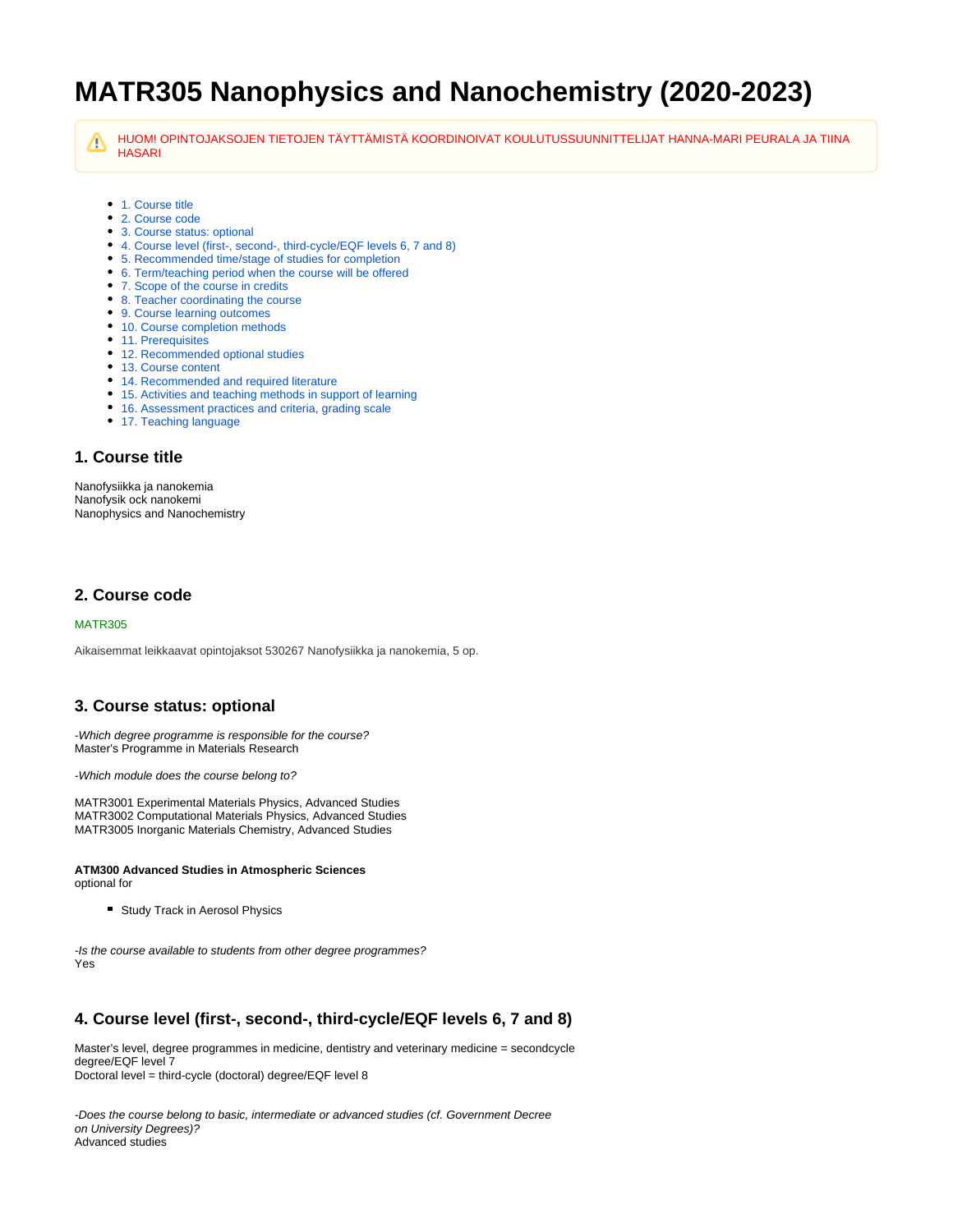## **5. Recommended time/stage of studies for completion**

An overview of research activities in Nanophysics and Nanochemistry in Kumpula Campus offered in the course is useful at the stage when a future career choice is to be made.

## <span id="page-1-0"></span>**6. Term/teaching period when the course will be offered**

The course is offered every year in the autumn during the second teaching period.

#### <span id="page-1-1"></span>**7. Scope of the course in credits**

5 cr

#### <span id="page-1-2"></span>**8. Teacher coordinating the course**

Flyura Djurabekova

#### <span id="page-1-3"></span>**9. Course learning outcomes**

After completing the course you will have an understanding of:

- what is the nanoscience and what is its role in the modern society
- what are the branches of nanoscience in general and what branches are under research in Kumpula Campus

#### <span id="page-1-4"></span>**10. Course completion methods**

The course is offered in form of scientific overview lectures given by the experts in each field presented during the course.

The 100% attendance is recommended as the lecture notes contain the slides on original research, inviting the students to have critical viewpoints and feedbacks.

The course is completed by submitting weekly short essays on every lecture, where the important aspects given by the lecturer and in the student's own opinion must be highlighted. The final examination is held at the end of the course.

#### <span id="page-1-5"></span>**11. Prerequisites**

The course "Basics of Nanoscience".

## <span id="page-1-6"></span>**12. Recommended optional studies**

Computational Nanoscience, Chemistry of thin films

### <span id="page-1-7"></span>**13. Course content**

- Atom-level methods to build and characterise the nanostructures
- Properties of nanoobjects: mechanical, electronic and magnetic, optical
- Physical and chemical methods to form nanoobjects: nanoparticles, nanoclusters, nanopillars/nanowires, nanofilms, bulk nanomaterials
- Carbon-based nanostructures
- Inorganic thin films
- Aerosol nanoparticles

#### <span id="page-1-8"></span>**14. Recommended and required literature**

Lecture notes.

#### <span id="page-1-9"></span>**15. Activities and teaching methods in support of learning**

<span id="page-1-10"></span>Lectures are given two times a week for 7 weeks. An essay emphasising important and critical points is written after every lecture. The final exam is written at the end of the course.